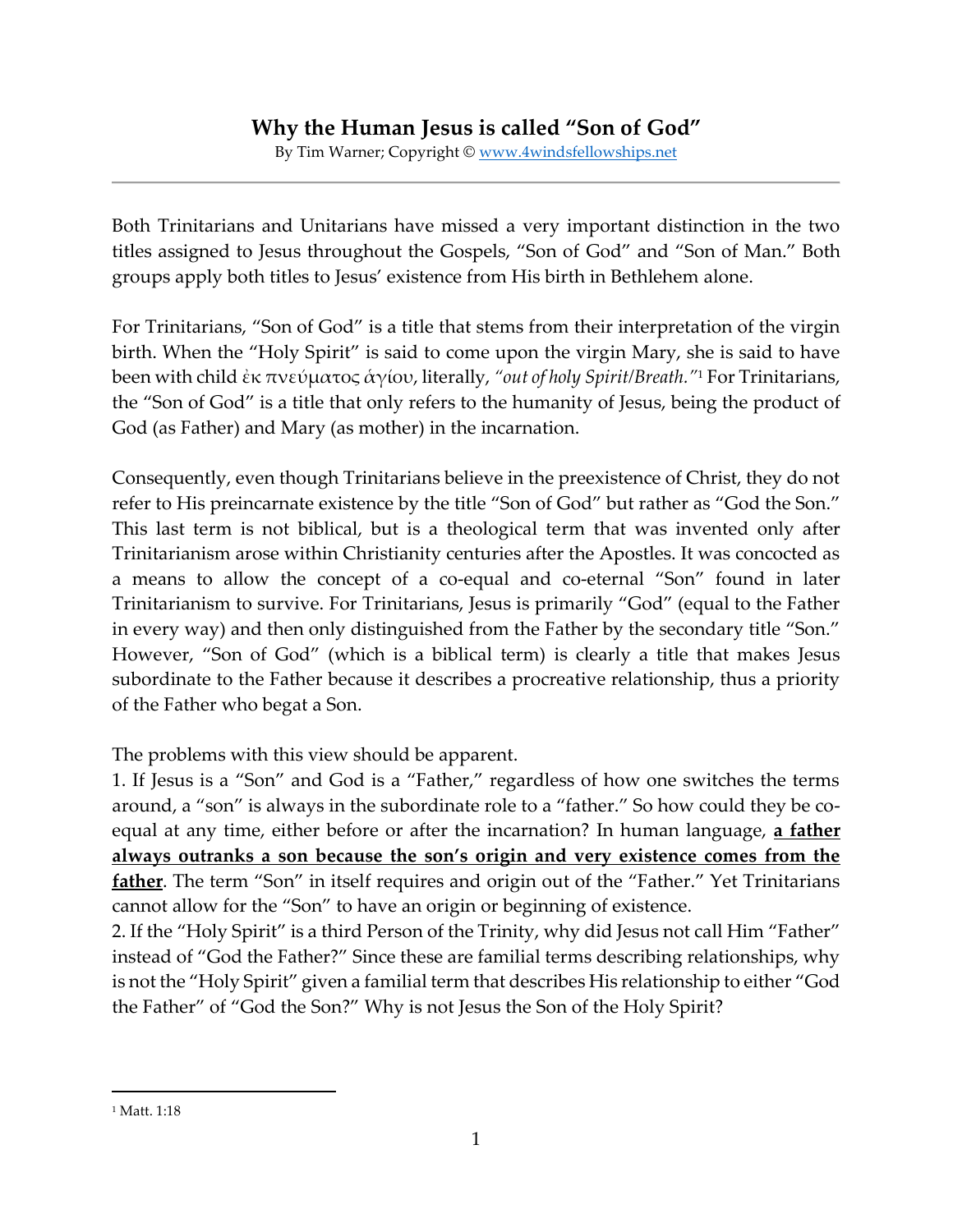Unitarians, who deny any preexistence for the Son, also use the terms "Son of God" and "Son of Man" interchangeably as though there is no significant distinction in meaning. For them, the term "Son of God" does not really indicate that God actually fathered Jesus. If it did, then Jesus would have to be of the God "kind" since procreation is always according to kind, as shown many times in the first chapter of Genesis. Unitarians actually believe that Jesus was a **creation of God not a literal Son begotten of God**. He is God's "Son" only by election and adoption, not by procreation. As one of their prooftexts to support this interpretation of the term "Son of God," they frequently appeal to the following verse.

*Luke 1:35 (NASB) And the angel answered and said to her, "The Holy Spirit will come upon you, and the power of the Most High will overshadow you; and for that reason the holy offspring shall be called the Son of God."*

From this verse the conclusion is drawn that Jesus was to be called "Son of God" only because of the miracle of the virgin birth.

Yet, equally difficult problems emerge with the Unitarian interpretation.

1. If Jesus became "Son of God" because God chose Him from among mankind and adopted Him as His Son, why was He the only virgin-born human being? His completely unique origin, which God allegedly created as a special miracle, means He was one of a kind, and this predetermined His role. So where is the "electing" or "choosing" in that? 2. If Jesus was only "Son of God" by election and adoption, why does Scripture use "begetting" (procreation) terminology for His existence from God rather than creation terminology? Psalm 2:7-8 states that the Son said the following: *"I will declare the decree: The LORD has said to Me, 'You are My Son, Today I have begotten You. Ask of Me, and I will give You The nations for Your inheritance, And the ends of the earth for Your possession."* Jesus is the Son of God by procreation out of God, not merely by adoption. Jesus is said also to be *"the only begotten of the Father,"*<sup>2</sup> *"the only-begotten Son,"* <sup>3</sup> *"the only begotten Son of God,"*<sup>4</sup> and *"His only begotten Son.*" 5 Jesus said, *"If God was your Father, you were loving Me, <u>for I issued forth out of God</u>,<sup>6</sup> and am come.''<sup>7</sup> If language means anything, such* terminology means that He was literally "begotten" out of God, not created as a unique man.

<sup>2</sup> John 1:14

<sup>3</sup> John 1:18; John 3:16

<sup>4</sup> John 3:18

<sup>5</sup> 1 John 4:9

<sup>6</sup> ἐγὼ γὰρ ἐκ τοῦ θεοῦ ἐξῆλθον (John 8:48 LGV)

<sup>7</sup> (LGV) https://4windsfellowships.net/LGV/LGV\_John.pdf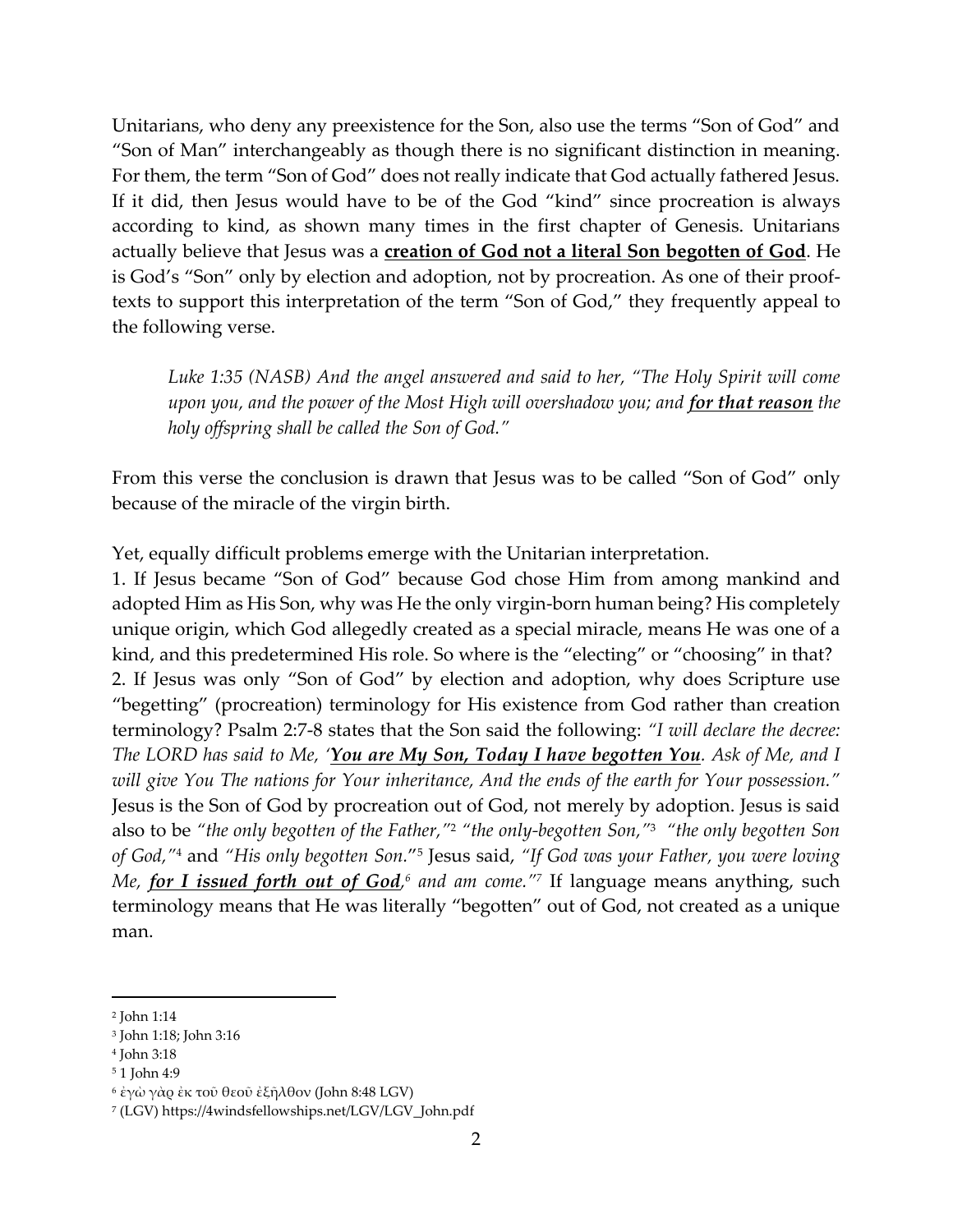Neither Trinitarians nor Unitarians are using sound exegesis of Scripture, but are forcing their interpretations onto the Scriptures rather than allowing the plain sense to dictate their theology. Both systems ignore the interpretation of Luke 1:35 that was held by the earliest Christians and the reasons for it. Here is how Luke 1:35 reads in a literal translation from the Greek.

*Luke 1:35 26-38 (LGV) 35 And the messenger answering said to her, "A holy Breath will*  come over you, and a Power of the Highest will envelop you, by which even **the holy Thing** *which is begotten will be called 'Son of God'."*

Here is how the earliest Christians understood this verse. Justin Martyr (AD 100-165) wrote: *"It is wrong, therefore, to understand the Spirit and the Power of God as anything else than the Word, who is also the first-born of God."<sup>8</sup>* Theophilus of Antioch (AD ?-185) wrote: *"but His Word, through whom He made all things, being His Power and His Wisdom, …"<sup>9</sup>* Tertullian of Carthage (AD 155-220) wrote: *"Pray, tell me, why the Spirit of God descended into a woman's womb at all, if He did not do so for the purpose of partaking of flesh from the womb."<sup>10</sup>* Hippolytus of Rome (AD 170-235) wrote: *"Who, then, was in heaven but the Word unincarnate, who was dispatched to show that He was upon earth and was also in heaven? For He was Word, He was Spirit, He was Power. … Rightly, then, did he say that He who was in heaven was called from the beginning by this name, the Word of God, as being that from the beginning."<sup>11</sup>* Lactantius (AD 250-325) wrote: *"Therefore the Holy Spirit of God, descending from heaven, chose the holy Virgin, that He might enter into her womb. But she, being filled by the possession of the Divine Spirit, conceived; and without any intercourse with a man, her virgin womb was suddenly impregned."*<sup>12</sup>

These earliest Christian writers did not interpret Luke 1:35 as a third Person of the Trinity called "the Holy Spirit" creating a human sperm in Mary's womb (as in Trinitarianism). Neither did they suppose that the *"holy Spirit/Breath"* and the *"Power of the Highest"* describes God the Father. They did not believe that either the Father or a third Person created a human sperm in Mary's womb. Rather, they all understood *"holy Spirit/Breath"* and *"Power of the Highest"* which came upon Mary to be the one called "Logos" (Word) **who was already the Son of God**, who had been formerly begotten out of God as "the Beginning." He is the one who entered into the womb of Mary to become flesh. Because of having been previously begotten out of God and existing as "Word," (both "holy Spirit/Breath" and "Power of God"), He was called "the Son of God." I realize that this

<sup>8</sup> Justin Martyr, First Apology, ch. xxxiii

<sup>9</sup> Theophilus of Antioch, To Autolycus, Bk. II, ch. xxii

<sup>10</sup> Tertullian, On the Flesh of Christ, XIX

<sup>11</sup> Hippolytus, Against Noetus, ch. iv

<sup>12</sup> Lactantius, Divine Institutes, Bk. IV, ch. xii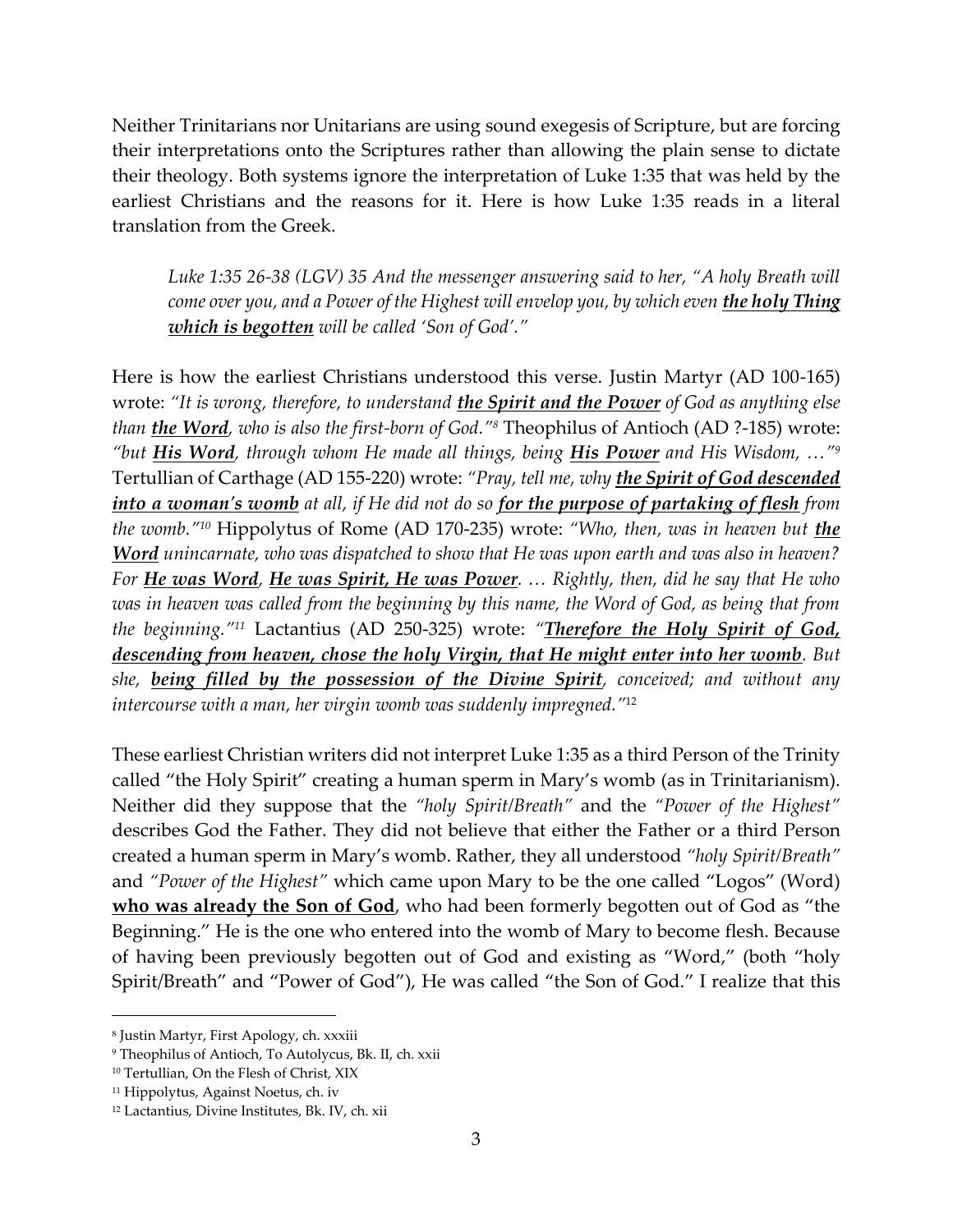concept is strange and new to both Trinitarians and Unitarians. However, there is very good reason for this most ancient interpretation of Luke 1:35.

There is an important and very unique clause in this verse – τὸ γεννώμενον ἄγιον. It is literally and correctly translated: *"the holy Thing which is begotten."* The articular present participle is present tense, meaning that the subject already existed as "begotten" when Gabriel made the announcement to Mary. This statement is less precisely<sup>13</sup> or incompletely rendered in several common translations as follows: *"that holy thing which shall be born"* (KJV); *"that Holy One who is to be born"* (NKJV); *"the holy offspring"* (NASB); *"the holy one to be born"* (NIV); *"the child to be born"* (ESV); *"the Holy which shall be born"* (Douay-Rheims); *"the baby to be born will be holy"* (NLT); *"the child to be born will be holy"* (NRSV); *"the holy-begotten thing"* (Youngs Literal Translation).

Of all these translations, Youngs Literal Translation is the closest to the Greek, yet stops short of the full sense. Notice that most of these translations place the "begetting" either in the future tense *"will/shall be born"* or as an infinitive *"to be born"* which also implies a future event. The NASB and Young's stop short of implying anything related to time. However, the Greek is quite explicit, indicating that He was already "begotten" (present) when Gabriel made this announcement to Mary prior to her pregnancy.

The clause in question is τὸ γεννώμενον ἅγιον. It is literally word for word, *"the Thingwhich-IS-begotten, holy."* All of the above translations are incorrect. They either wrongly indicate a future event of "begetting" or make no connection to time. None of them have accurately conveyed the true and full sense of the Greek.

The word τὸ is the definite article (the) in the neuter gender. The word γεννώμενον is a participle form of the verb that means beget/begotten. The word  $\overset{\circ}{\alpha}$ γιον is "holy," an adjective modifying the participle. In Greek the modifying adjective usually comes after the substantive it modifies. In English we typically put the adjective before the substantive (noun) it modifies. So what is literally *"the Thing which is begotten, holy"* is better expressed in English as *"the holy Thing which is begotten."* What is important about this particular clause is that Luke used the participle rather than a noun or even an adjective used as a noun (which is common). Luke could easily have written *"the holy Child"* or *"the holy Son,"* or *"the begotten One"* (as an articular masculine or neuter adjective). Instead, he chose to use a participle with the definite article (as a substantive, like a noun). This is not uncommon in the New Testament. But the reason this is done is

<sup>&</sup>lt;sup>13</sup> While the present tense primarily refers to present time, on a few rare occasions the present tense is used of a future event that is certain. However, the natural reading indicates present time from the perspective of Gabriel's announcement.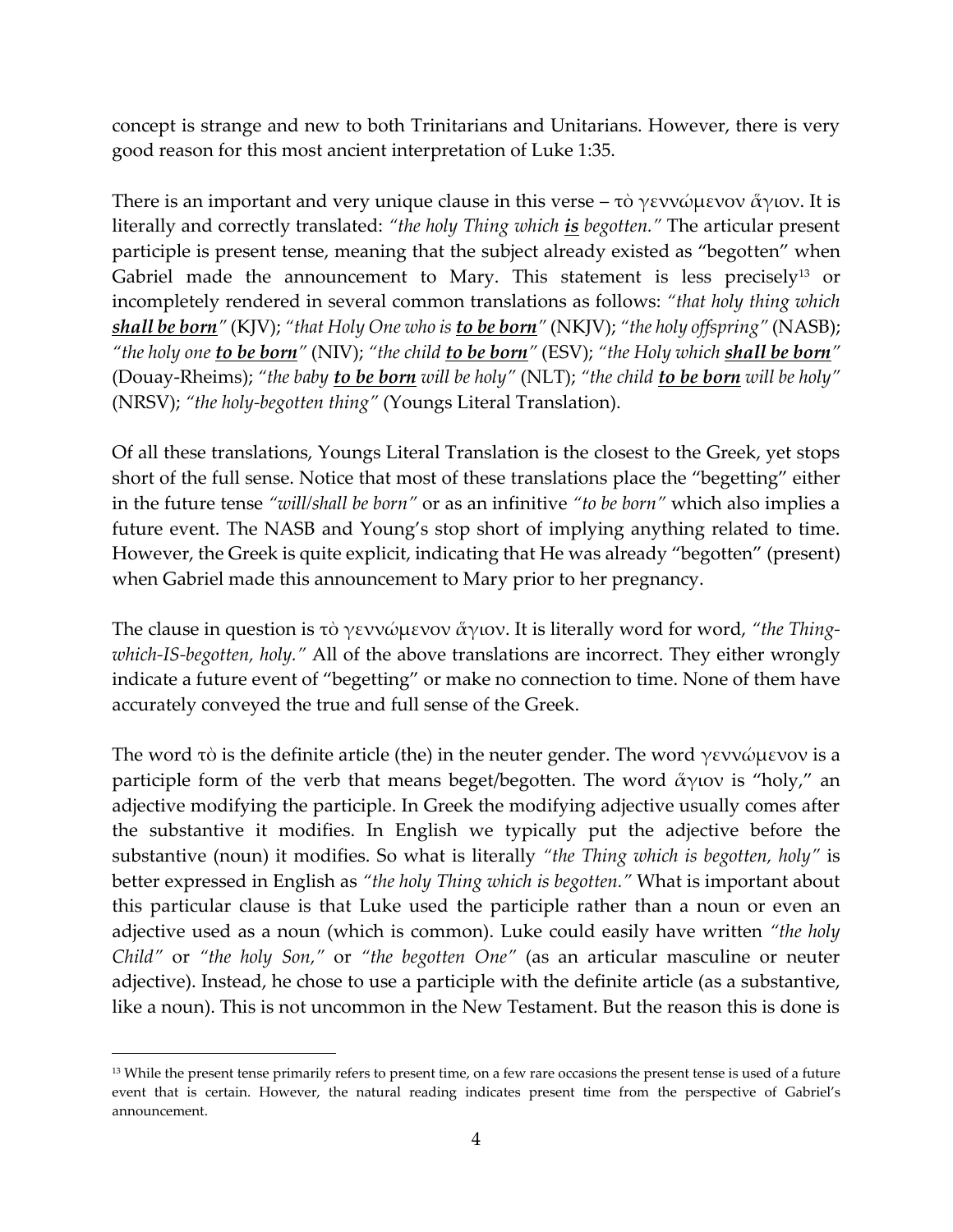to convey more information than can be conveyed any other way. The participle used as a noun (with the definite article) has nuances which cannot be conveyed using merely a noun, or even an adjective. This particular construction gives INFORMATION that is not possible with any other way of expressing all that is contained in a substantive participle. Using the participle as a substantive (acting like a noun) adds the aspect of "tense" like a verb. This places the person or thing described by the substantive participle in a particular relationship with time, past, present, or future.

The participle γεννώμενον is from the verb that means "beget/begotten." Luke placed it in the present tense and neuter gender. The neuter gender is often used of things that are not narrowly or precisely defined. (This is why the KJV and YLT render it as *"that holy thing"* (neuter), and the Douay-Rheims renders it *"the holy,"* avoiding gender altogether, and the NASB has *"holy offspring"* without indicating gender).

The critical point for our analysis, however, is that an articular present participle (used as a substantive {like a noun – person, place, or thing}) stresses **independent time relationships** by its tense. The use of the present tense here places the verbal concept of "begotten" as **already being present in time** from the perspective of Gabriel's speaking to Mary, before she became pregnant. In other words, the one who will come from Mary's womb was already *"the holy-begotten Thing"* **before** *"the holy Spirit/Breath," "the Power of the Highest"* came upon her. (If Luke did not wish to indicate this, it would have been better for him to use an articular adjective (which does not indicate time) rather than the articular participle. Luke says that it was **for this reason** that He would be called *"Son of God."* He was already *"the only-begotten of the Father"<sup>14</sup>* before Mary became pregnant. This is likely a major reason that the earliest Christian writers identified *"the holy Thing which IS begotten"* as the Word, Logos. They understood the nuances of the Greek as it stands without trying to impose either Trinitarian or Unitarian presuppositions onto the text.

As a comparison of this verse in many different translations shows, the translators struggled to convey the full meaning because it was hard to mesh Luke's precise language with their theological systems. But it meshes quite well with the theological system conveyed by the earliest Christian writers. The following quote from Irenaeus of Lyons (AD 130-202), disciple of Polycarp (disciple of John), is typical of the earliest writers.

*"He speaks undoubtedly these words to those who have not received the gift of adoption, but who despise the incarnation of the pure generation of the Word of God, defraud human nature of promotion into God, and prove themselves ungrateful to the Word of* 

<sup>14</sup> John 1:14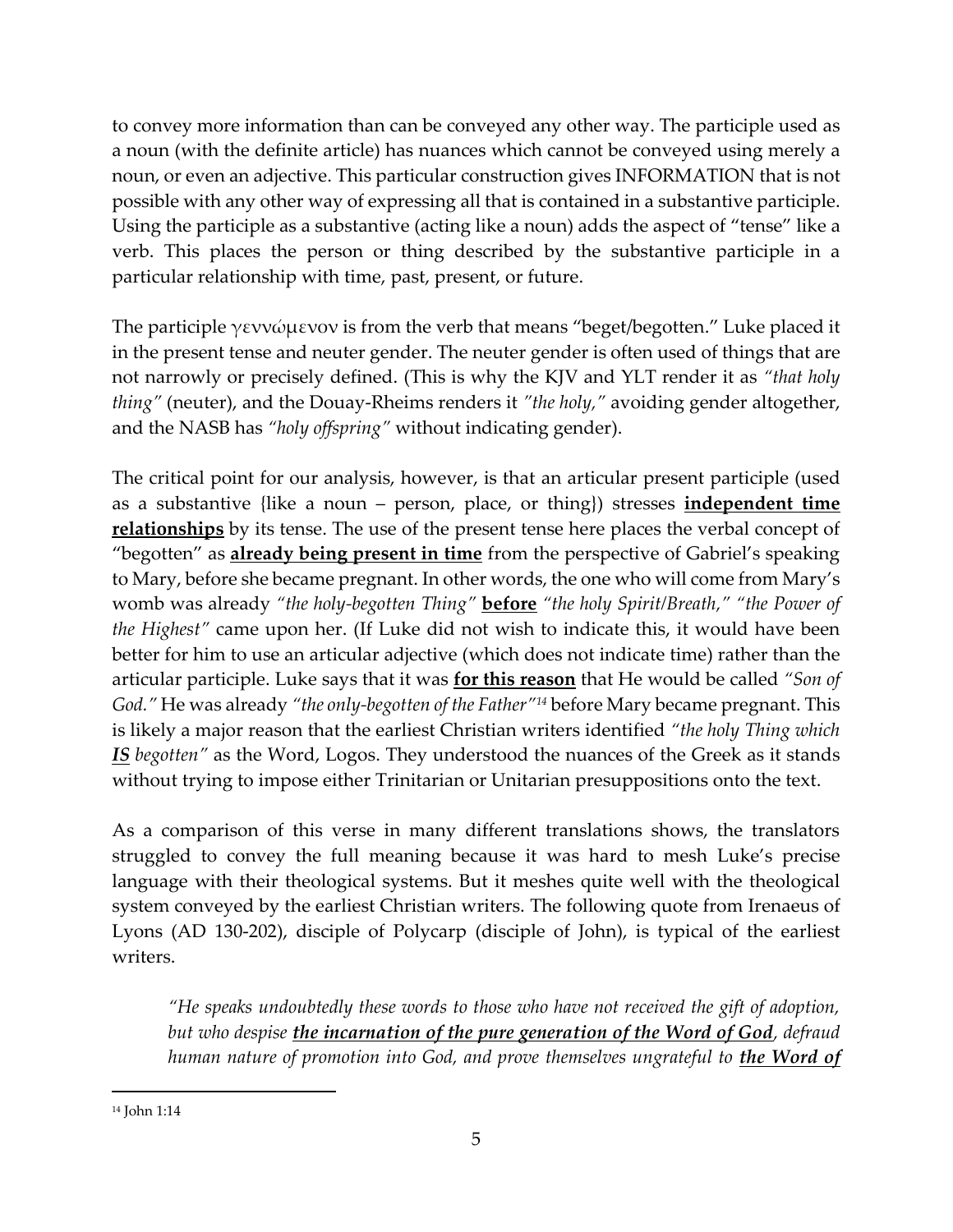*God, who became flesh for them. For it was for this end that the Word of God was made man, and He who was the Son of God became the Son of man, that man, having been taken into the Word, and receiving the adoption, might become the son of God. For by no other means could we have attained to incorruptibility and immortality, unless we had*  been united to incorruptibility and immortality. But how could we be joined to *incorruptibility and immortality, unless, first, incorruptibility and immortality had become that which we also are, so that the corruptible might be swallowed up by incorruptibility, and the mortal by immortality, that might receive the adoption of sons? For this reason [it is, said], 'Who shall declare His generation?15' since 'He is a man, and who shall recognize Him?'<sup>16</sup> But he to whom the Father which is in heaven has revealed Him,<sup>17</sup> knows Him, so that he understands that He who 'was not born either by the will of the flesh, or by the will of man'<sup>18</sup> is the Son of man, this is Christ, the Son of the living God." … "Now, the Scriptures would not have testified these things of Him, if, like others, He had been a mere man. But that He had, beyond all others, in Himself that preeminent birth which is from the Most High Father, and also experienced that preeminent generation which is from the Virgin, the divine Scriptures do in both respects testify of Him:"… "He therefore, the Son of God, our Lord, being the Word of the Father, and the Son of man, since He had a generation as to His human nature from Mary — who was descended from mankind, and who was herself a human being — was made the Son of man. 19*

This was the consistent view of the earliest Christians.

Finally, it is important to consider a variant reading in the Textus Receptus. While the oldest and vast majority of manuscripts of Luke read τὸ γεννώμενον ἄγιον, the Textus Receptus (base text of the KJV) has τὸ γεννώμενον **ἐκ σοῦ** ἅγιον, adding ἐκ σοῦ (out of you). This variant reading has the effect of implying that the begetting indicated by the present participle is from Mary rather than the previous procreation out of God. The KJV reading is clearly a late addition to the text meant to confirm the Trinitarian interpretation. Even the NKJV, which normally follows the same Textus Receptus, does not follow the TR in this instance because of the lack of early evidence.

The correct and full rendering of Luke 1:35 supports two distinct begetting events, the first out of God as being of the God "kind" (thus "Son of God") and the later of the human

<sup>15</sup> Isa. 53:8

<sup>16</sup> Jer. 17:9

<sup>17</sup> Matt. 16:15-17

<sup>&</sup>lt;sup>18</sup> Note the quotation of John 1:13 using the singular (referring to Logos) rather than the plural (referring to Christians).

<sup>19</sup> Irenaeus, Against Heresies, Bk. III, ch. xix:1